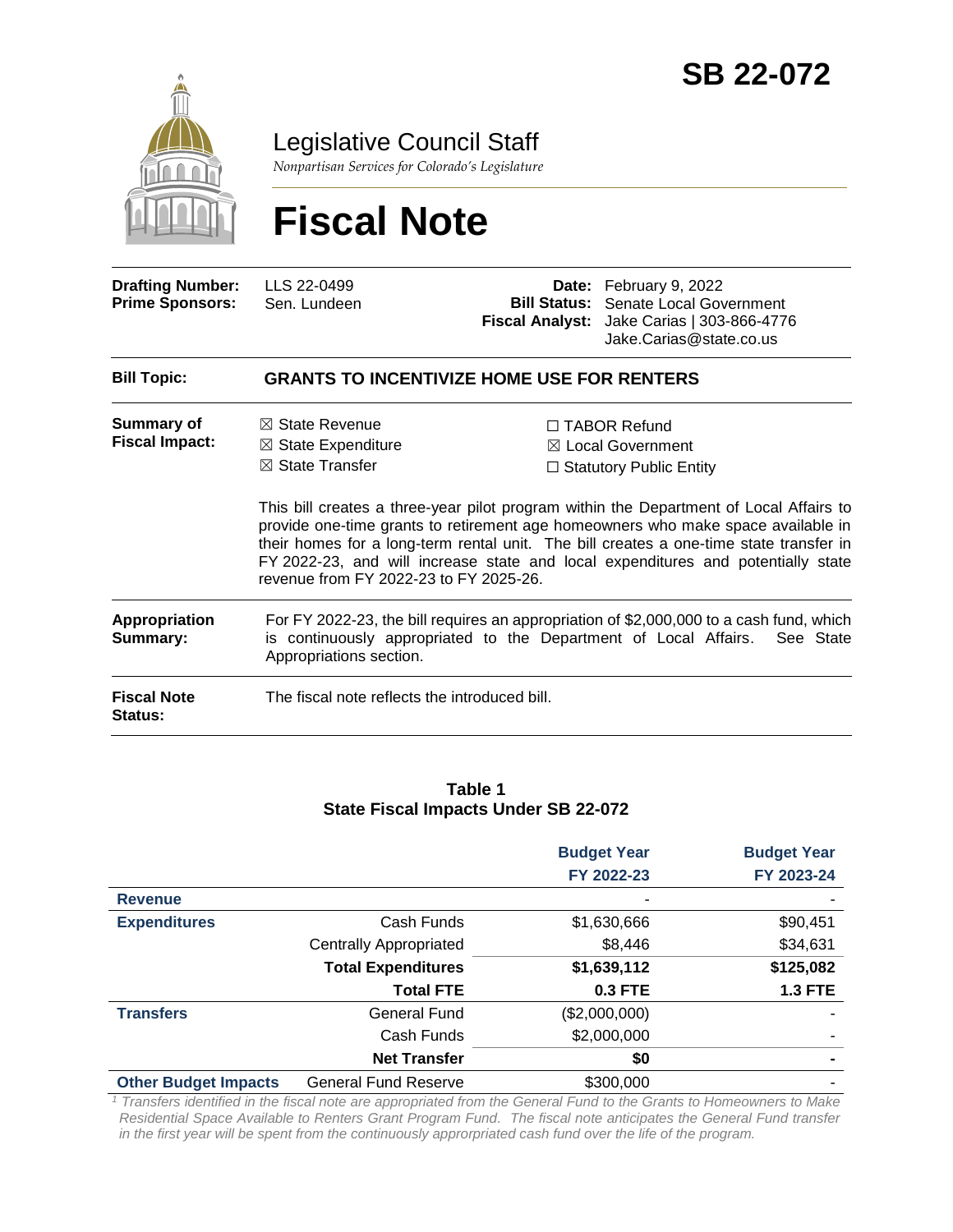Page 2

# February 9, 2022 **SB 22-072**

# **Summary of Legislation**

This bill creates the Grants to Homeowners to Make Residential Space Available to Renters Grant Program and Fund. The program is a three-year pilot program administered by the Division of Housing in the Department of Local Affairs (DOLA) that provides one-time \$500 grants to owners aged 55 or older who make space available within their owner-occupied homes to long-term renters (greater than 180 days). County treasurers are responsible for providing information about the program in certain property tax notices.

The division must operate the pilot program from FY 2023-24 through FY 2025-26. By March 1, 2023, the division must establish program policies and procedures, as outlined in the bill. By November 1, 2024, and annually thereafter, DOLA must provide reporting on the program.

The division is authorized to seek and accept gifts, grants, or donations for the program. The bill limits the amount of state spending on the program to \$2.0 million and limits the administrative costs to 5 percent of the fund balance.

### **State Revenue**

The bill potentially increases state revenue to the new grant program fund from gifts, grants, or donations; however, no sources have been identified. Gifts, grants, and donations are exempt from TABOR revenue limits.

# **State Transfers**

Based on the expenditures required under the bill, \$2.0 million will be transferred to the Grants to Homeowners to Make Residential Space Available to Renters Grant Program Fund in FY 2022-23. It is assumed that this transfer will be made via an appropriation from the General Fund to the cash fund.

# **State Expenditures**

This bill increases expenditures by DOLA by \$1,639,112 in FY 2022-23, including the total amount of grant funds to be expended over the lifetime of the grant program. In subsequent years, expenditures by DOLA to implement the program will be \$125,082 in FY 2023-24, and \$117,903 in FY 2024-25 and FY 2025-26 . Expenditures are shown in detail in Table 2 and discussed below.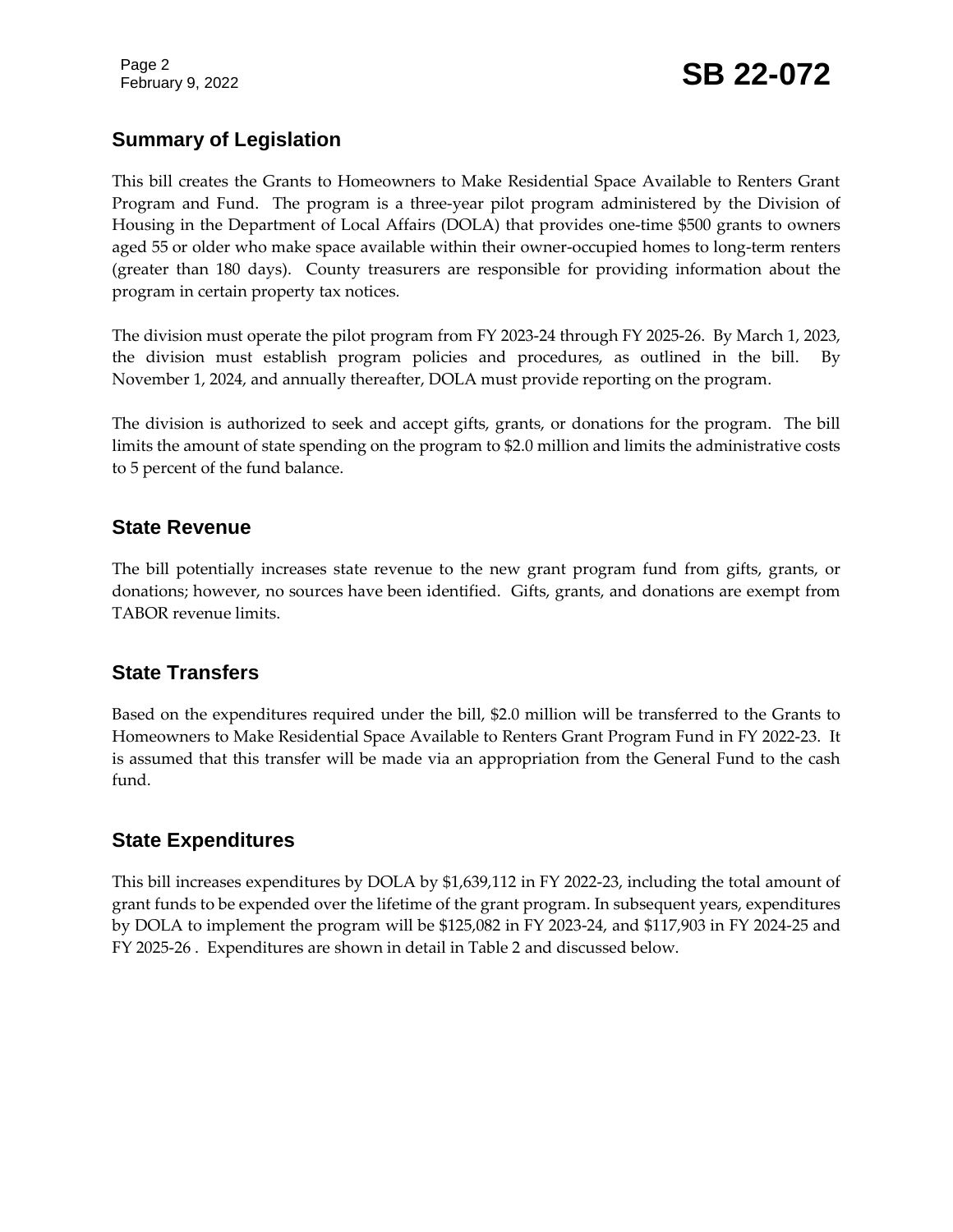# February 9, 2022 **SB 22-072**

| =^pv::w::w: vv v::wv: v= == v: =      |             |                |  |
|---------------------------------------|-------------|----------------|--|
| <b>Cost Components</b>                | FY 2022-23  | FY 2023-24     |  |
| <b>Department of Local Affairs</b>    |             |                |  |
| <b>Personal Services</b>              | \$18,298    | \$81,596       |  |
| <b>Operating Expenses</b>             |             | \$1,755        |  |
| <b>Capital Outlay Costs</b>           |             | \$6,200        |  |
| <b>Online Application Development</b> | \$5,300     |                |  |
| <b>System Licenses</b>                | \$450       | \$900          |  |
| Grant Funds <sup>1</sup>              | \$1,606,618 |                |  |
| <b>Centrally Appropriated Costs</b>   | \$8,446     | \$34,631       |  |
| <b>Total</b>                          | \$1,639,112 | \$125,082      |  |
| <b>Total FTE</b>                      | 0.3 FTE     | <b>1.3 FTE</b> |  |

#### **Table 2 Expenditures Under SB 22-072**

*1 Grant funds shown in FY 2022-23 will be spent throughout the lifetime of the program.* 

**Department of Local Affairs.** In FY 2022-23, DOLA will require 0.3 FTE to develop the grant application and procedures before March 1, 2023. Costs also include the online application development and software licenses. Beginning in FY 2023-24, DOLA will require an additional 1.0 FTE to prepare educational and outreach materials, review applications, process payments, and produce the necessary reports. This administrative support exceeds the cap in the bill; see Technical Note.

**Grants.** Based on a recent DOLA program with a similar scope, the fiscal note assumes that approximately 3,494 households are eligible for the grant program. Each household can receive one grant during the three years between FY 2023-24 and FY 2025-26. The fiscal note assumes that the number of grant applications received, reviewed, and approved will be consistent throughout the three-year grant program. Based on the \$2.0 million funding cap, the amount available for grants after administrative costs is \$1,606,618, which would fully fund 3,213 grant applications. The actual amount of valid grant applications may vary.

**Centrally appropriated costs.** Pursuant to a Joint Budget Committee policy, certain costs associated with this bill are addressed through the annual budget process and centrally appropriated in the Long Bill or supplemental appropriations bills, rather than in this bill. These costs, which include employee insurance and supplemental employee retirement payments, are shown in Table 2.

# **Other Budget Impacts**

**General Fund reserve.** Under current law, an amount equal to 15 percent of General Fund appropriations must be set aside in the General Fund statutory reserve beginning in FY 2022-23. Based on this fiscal note, the bill is expected to increase the amount of General Fund held in reserve by \$300,000 in FY 2022-23, which will decrease the amount of General Fund available for other purposes.